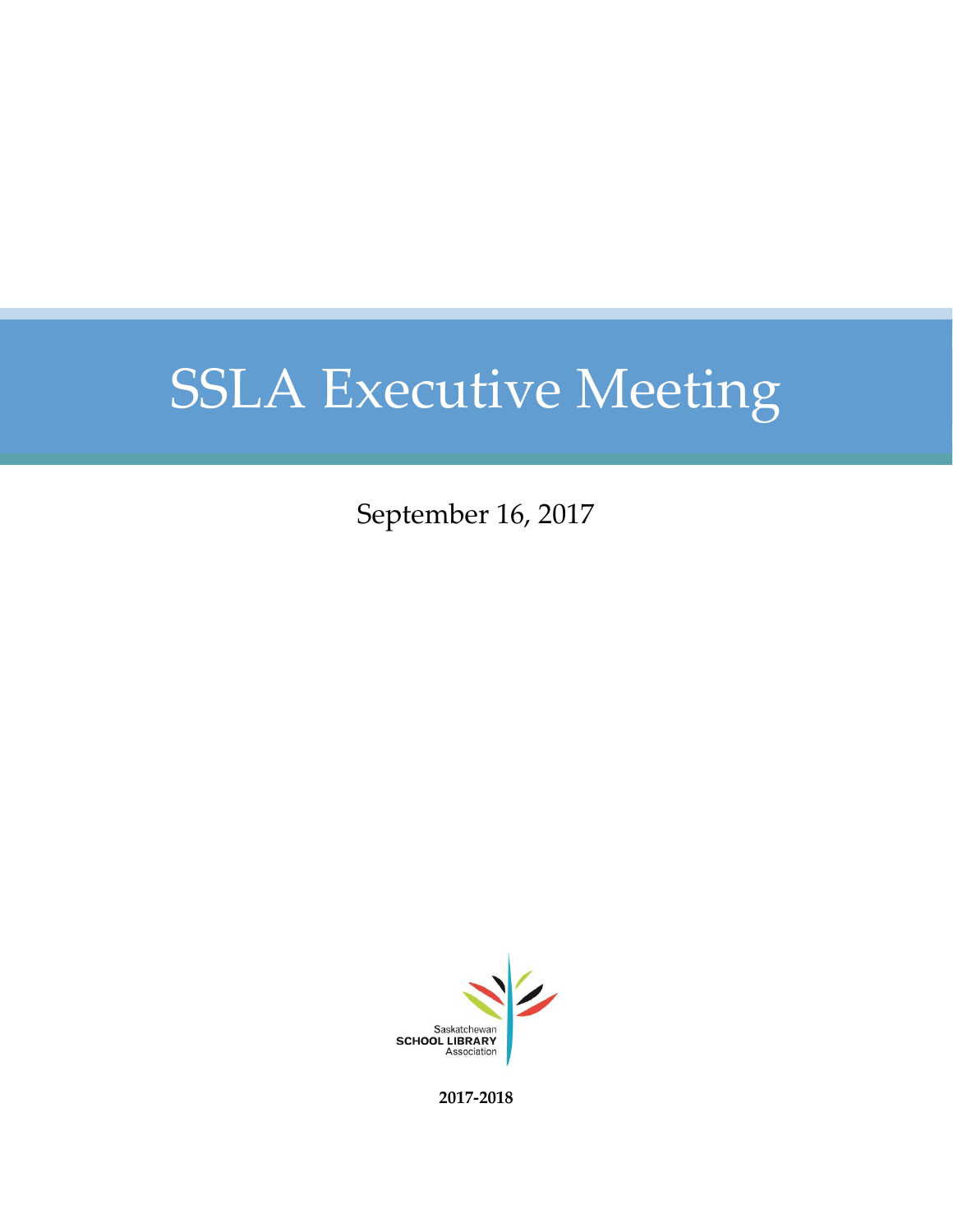

## September 16, 2017

### **Date**

Sept. 16<sup>th</sup>, 2017 Dr. Martin LeBoldus Catholic High School  $2330 - 25$ <sup>th</sup> Ave., Regina, SK  $10:00$  a.m.  $-4:00$  p.m.

### **Call to Order**

The meeting of the Saskatchewan School Library Association was called to order at on 10:10 by Gaetan.

### **Present: Jamie Forrest, Carla Katerynych, Carol Preece, Gaetan Hammond, Regan Williams, Charlotte Raine Regrets: Sophie Long**

### **1. Approval of Agenda**

- 1.1. The agenda was unanimously approved as distributed.
- 1.2. There were no additions to the agenda.

### **2. Approval of Minutes**

2.1 The minutes of the previous meeting were unanimously approved as distributed.

### **3. Open Issues**

### **3.1. Budget**

### **3.1.1. Discussion of budget items**

### **3.1.1.1. Eclechtech Educator Contract**

SSLA is contracting Eclechtech Educator to run our Digital Badges Program, as per our June meeting. Carla reviewed with the executive that Carlene has been contracted in the past to provide badges. The purpose of contracting services is to decrease Carla's workload, so those administrative tasks for badging that Carla had been doing should be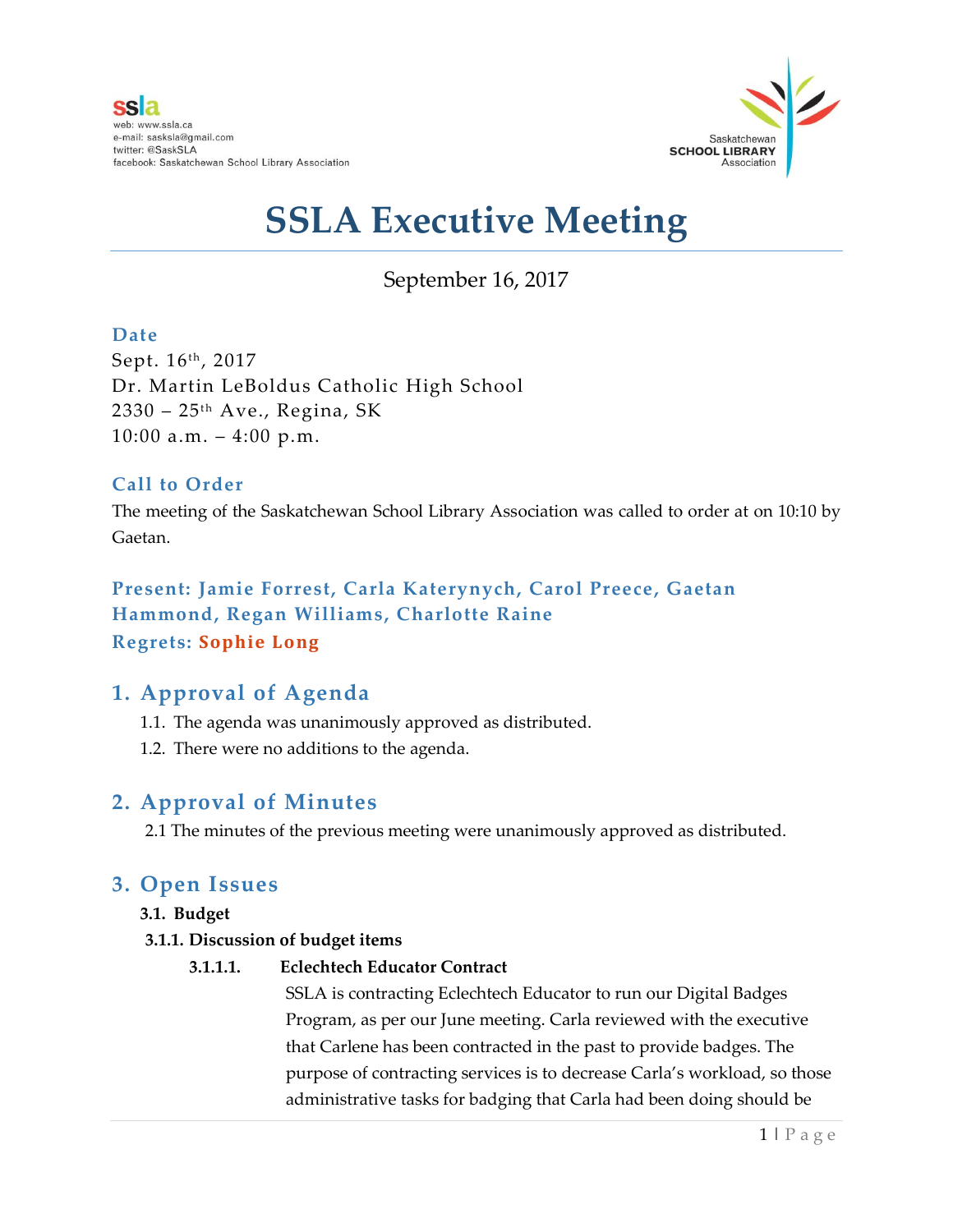

part of the contract. Carla emphasized that we need to determine what we want from Digital Badges: is it a money maker or a support for members? Stealth is still operating the WordPress page which houses the digital badges. Currently we are experiencing trouble accessing.

**Action Item**: Gaetan will troubleshoot access to digital badges. **Proposal:** We keep digital badges as status quo and focus this year on the special project and learning events. No new badges will be created at this time.

**Action Item**: Carla will negotiate a contract with Carlene for digital badging for 2017-2018. The contract will have two parts. Part 1 for \$270 includes dealing with registrations, issuing badges, and taking care of website maintenance particularly with logging in. Part 2 for \$330 is for promotion. This would include Facebook Live events and any other promotional ideas.  $(\$82.50/hr \times 2 hours = $165$  for each event)

### **3.1.1.2. Opportunity Reserve Expenditure**

3.1.1.2.1. Discussion: Do we want to pay for subscription services for clip art, Canva, FlipSnack, etc out of the Opportunity Reserve? No, according to Scott Burant's feedback, these types of expenditures would not come out of the Opportunity Reserve, but instead regular budget.

### **3.1.1.2.2. Review of individual budget areas**

### **3.1.2.Approval of 2017-2018 Budget**

Moved by Gaetan, seconded by Carol that the budget for this year be approved. Carried.

**Action Item**: Gaetan will update the budget with the few changes. Add to Line 38 the website hosting fee of \$375 originally included in the opportunity reserves

#### **3.2. Executive Calendar**

#### **3.2.1.Meeting Dates**

**3.2.1.1. Sept. 16th, 2017 3.2.1.2. Oct. 14th 2017 (Choose Face to Face/online) – 9:00 – 12:00 - PVSD**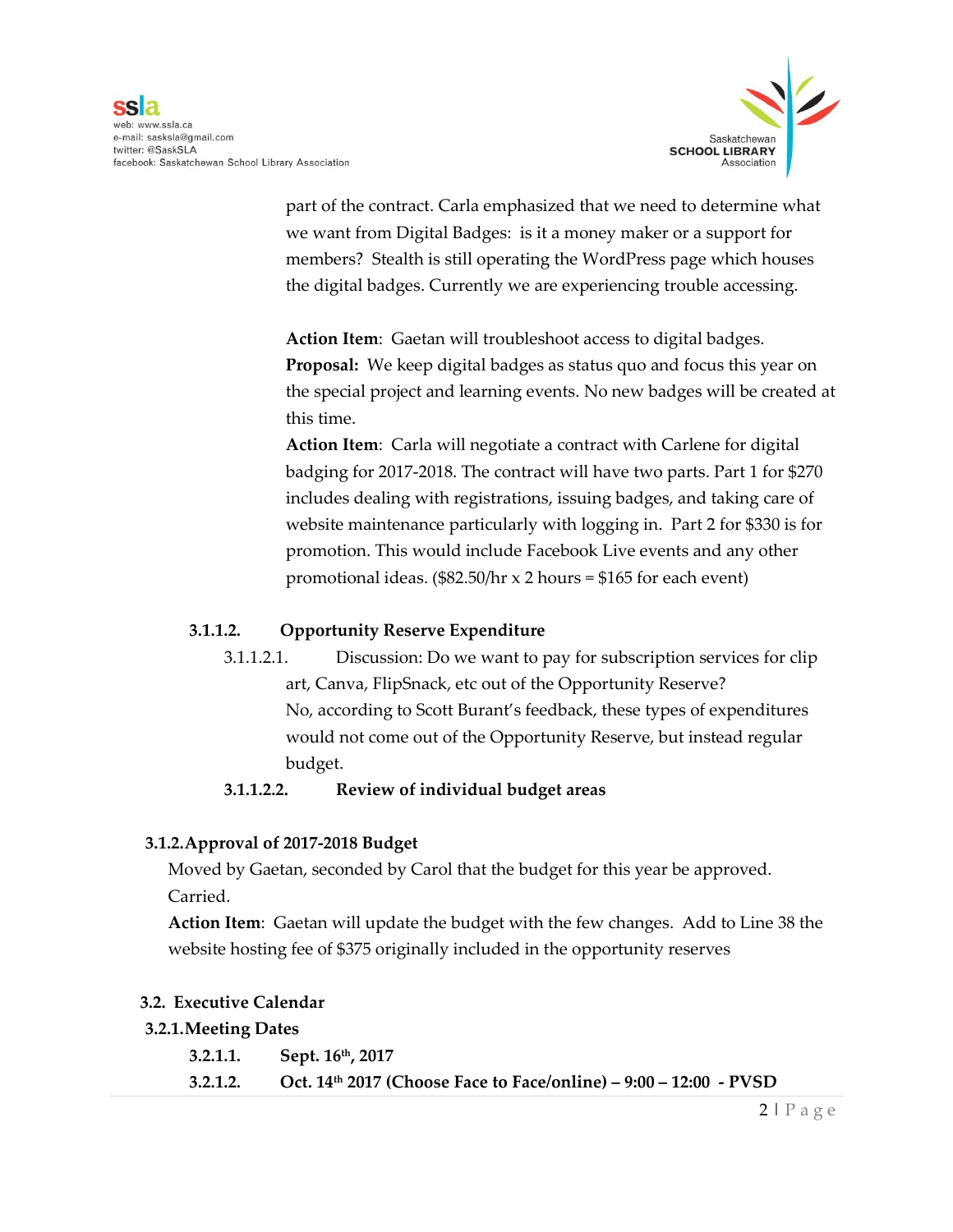

- **3.2.1.3. Nov. 18th, 2017 (online)**
- **3.2.1.4. Jan. 20th, 2018**
- **3.2.1.5. April 21st, 2018**
- **3.2.1.6. June 9th, 2018**

Decreased the number of meetings by one. AGM on April 21.

#### **3.3. SSLA Executive Roles and Responsibilities Action List**

Action list items were reviewed and updated. Gaetan supplied the current list and asked executive to disregard the chart circulated with the agenda.

### **4. Reports**

**4.1. President –** Gaetan highlighted that he has been searching for potential *Medium*  contributors by contacting former STF summer short course presenters. Terry Pon has agreed to do an article. Gaetan has also been promoting the Learning Events contacting library groups and advertising on the STF website. He noted that we have to watch that a person can register for a Learning Event, but not pay for it. Must be cross-referenced. He plans to do a President's message to send out to the membership. He is working on a cheat sheet for new website which is almost done. He is serving on the MDLP steering committee which has contracted out a review of the database subscriptions with the goal on determining how to move ahead with databases.

**4.2 Past President –** Charlotte reviewed the revisions to the Reserve Fund policy suggested by Scott Burant. The executive approved the changes. The Legacy Project research will be compiled into a format that can be shared with Gaetan who will post it to the new website. Charlotte outlined the Kids Guide to Canada project and her role as ambassador. The executive agreed to help promote the project through our regular means.

#### **4.3 Treasurer**

**Action Item:** Carol and Gaetan will meet with financial advisors at TCU to investigate types of investments and saving accounts available for our funds – term deposit may be unnecessary especially since interest is at .06%. Financial review does not need to be done by an accountant. There is a form to fill. Regan will ask her contact to review the books. Perhaps look at \$82.50 per hour as a ballpark fee.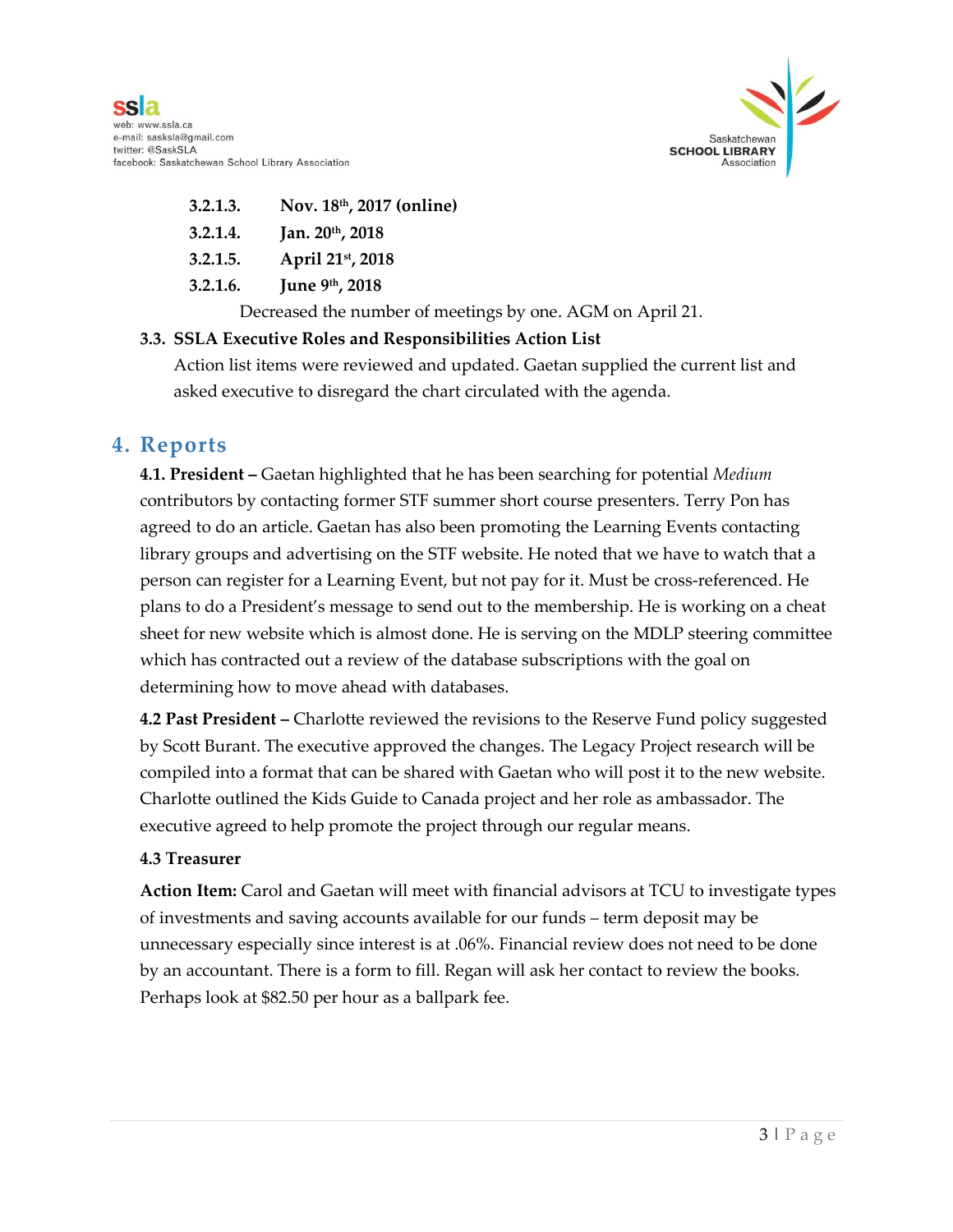



### **4.4 Professional Learning Councillors**

**Regan -** No conference this year. Status of joint conference -- Charlotte reported that the president and vice president of the Saskatchewan Reading Council have resigned. The SRC doesn't have seed money even to begin planning.

Regan will look for a presenter for 2019 with a writing focus and a recognizable name. **Jamie** – Megan has agreed to host the first one. Need to promote – poster needs to go to division liaison list and membership list.

**Action item**: Gaetan will send poster to Sophie to send out this week. Jennifer Serravallo has her own platform – will not be using Adobe Connect. School registration - \$300. School rate applies if you are within the same school. Gaetan has the page pretty well ready to go. Gaetan will show Jamie how to access the registrants' contact info. **Action item**: Get Adobe credentials through SSLA. Let Jamie know if there is anything else she should be doing.

#### **4.5 Communications –**

Gaetan checks SLA email, has been doing Facebook - doing it from HootSuite; Charlotte can look at Twitter; Carol will look at Pinterest – maybe can add; #SaskEdchat should be added to Twitter. Jamie will do that for the Learning Events. We were contacted by Kelly, the convenor of SaskEdchat. He would like SSLA to host one session - Thursdays 8 p.m. – 9 p.m. Ask Sophie if interested in hosting and what social media pieces she would like.

### **4.6 Special Projects Councillor**

Due to connection issues with digital badges, Carla hasn't sent the welcoming messages yet. Carla is our rep on the Polytechnic School of Communications Technology's Library Information Technology Program Advisory Board. Their meeting was moved from June to October 6 from 9 – 12. SSLA will cover sub costs for Carla to attend. This has been the practice in the past when representing SSLA at a meeting which the employing Board will not cover sub costs.

Survey garnered 56 responses. Carla hoped for 50 so was pleased. Responses indicated request for contact info for elders, etc. Carla noted that size of collection is not specified by the end of June. We can continue to build after.

Gaetan is doing a poster session at PGN day.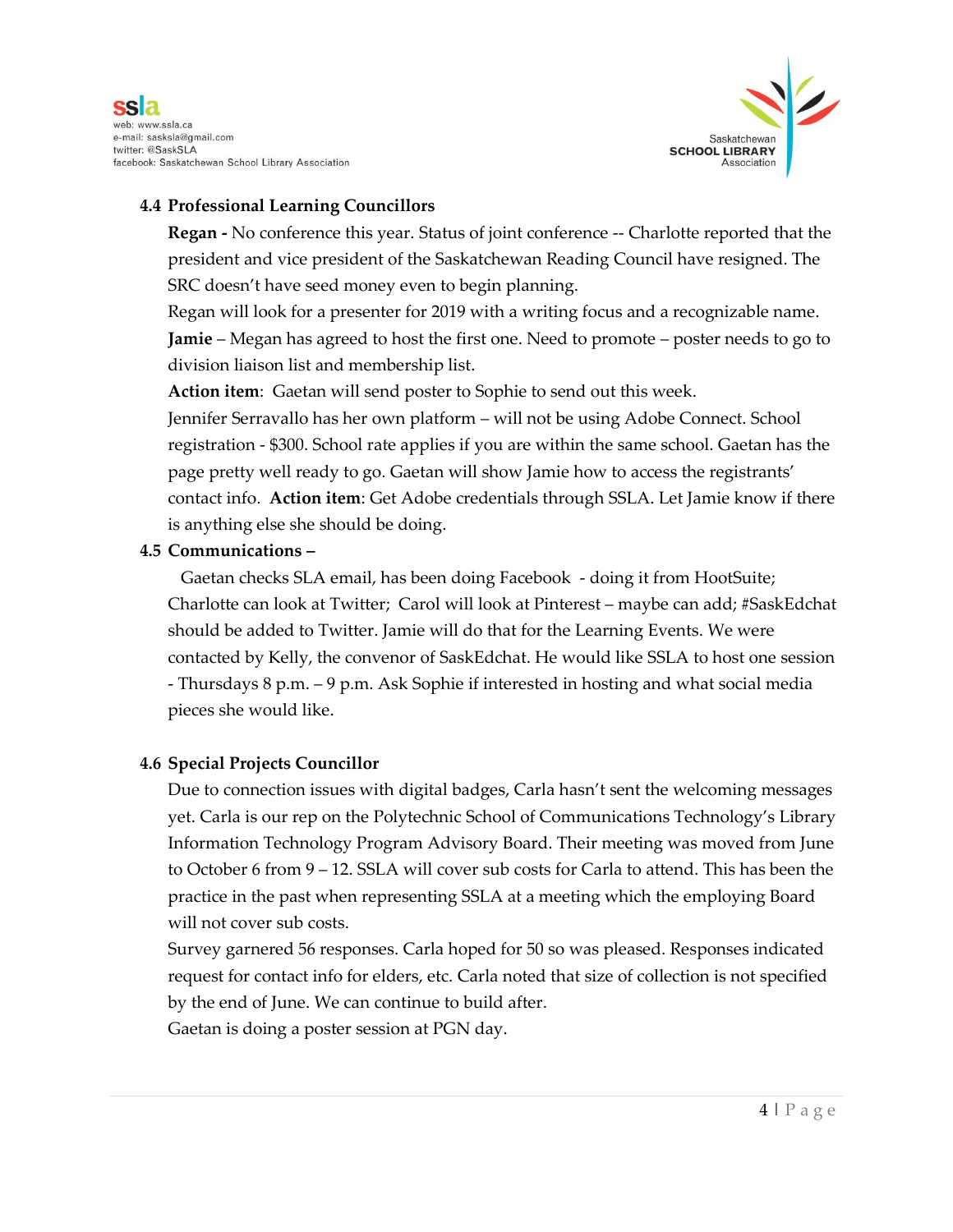

### **4.7 Secretary/Archivist/Membership**

Regan/Jamie moved to accept the reports. Carried.

### **5. New Business**

#### **5.1. Correspondence**

- 5.1.1. SLA Saskatchewan Libraries Forum Fall Follow-up meeting invitation Not enough response to Michael Shires invitation for a follow-up meeting – instead a questionnaire was sent out.
- 5.1.2.SSLA Reserve Fund Policy Revisions reviewed during the Past President's report

#### **5.2. Strategic Plan**

- 5.2.1. Professional Development
	- 5.2.1.1. Learning Events

Discussion: How can we help promote these events? Needs everyone to help promote and get registrations. Tag so that their followers see the information and can promote. Executive needs to register.

#### 5.2.1.2. Medium

5.2.1.2.1. Discussion: Publish in November, February, and May Conference article, Terry Pon article, Gaetan has an article on gentrification

5.2.1.2.2 Discussion: Any ideas for getting article submissions? Shoulder tap those who have finished masters to publish an article.

Need to continue the discussion to find a platform for the *Medium* which would maintain the professional quality.

#### 5.2.1.3. Conference

5.2.1.3.1. Looking into possibility of joint conference with SRC

5.2.1.4. STF Summer Short Courses

All SSLA summer short courses cancelled due to low registration. As long as courses are offered, the beginning teacher-librarian should be offered. Perhaps more info at PGN day next week.

5.2.2.Communication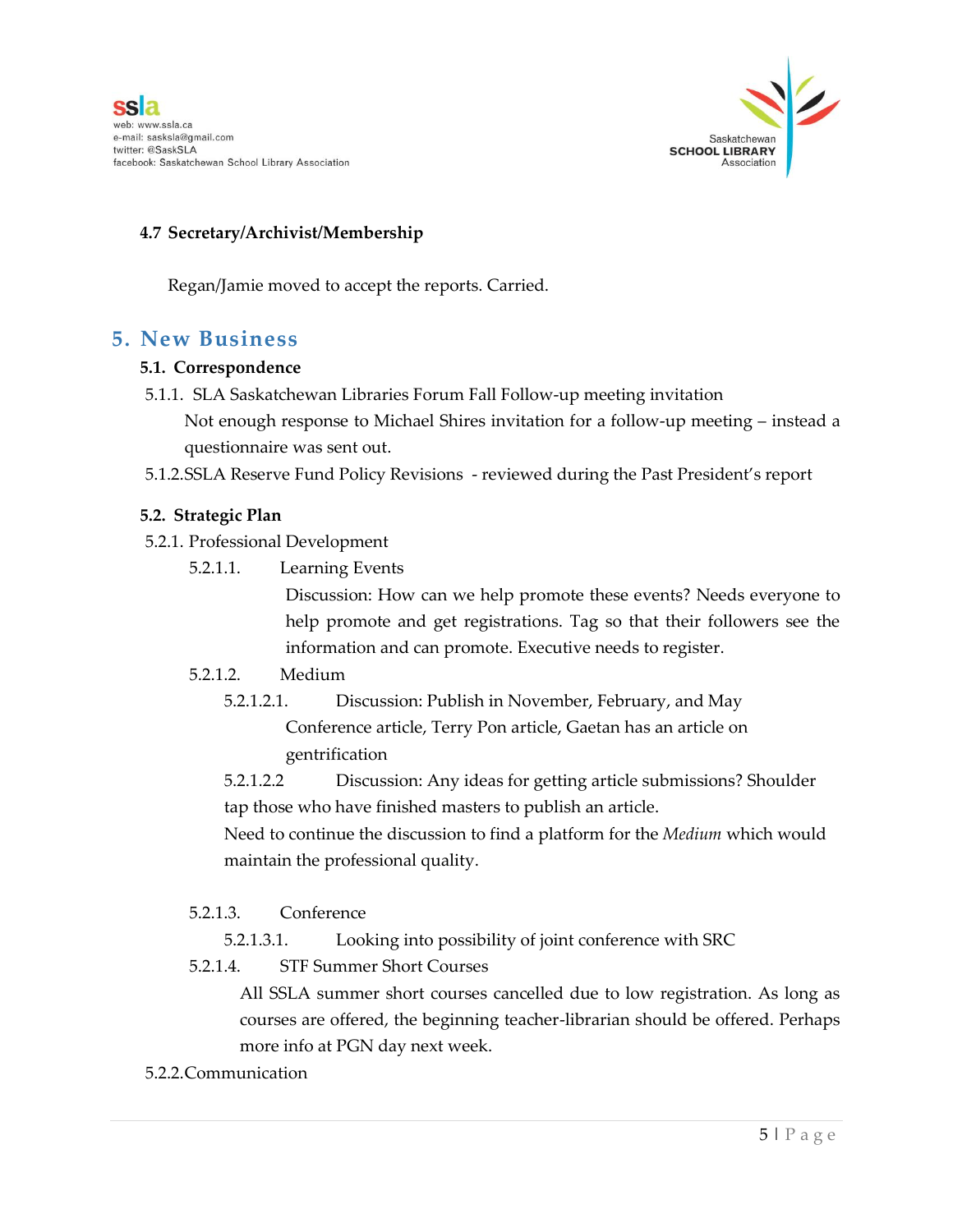

- 5.2.2.1. School Division Liaisons Does the liaison list need updating. Gaetan will contact Sophie.
- 5.2.2.2. Other library organization liaisons Charlotte is a Multitype Board member.
- 5.2.2.3. Website cheat sheet

Gaetan in process of updating the cheat sheet.

Weebly.com – Login [sasksla@gmail.com](mailto:sasksla@gmail.com) Sask2008!

Has its own analytic data so we may not need the Google analytics going forward.

Store – Click on orders - gives a lump sum, but then can click on the amount and get the breakdown.

Does have a receipt which is a nice feature once payment is complete.

Breaks down form entries into appropriate categories.

Do have to match payment with registrations. Still have to check if nonmembers are registering as members.

For learning events, \$120 for non-members gets you a membership.

Under Form Entries, can Export All into an Excel file.

Edit Site – Link for Edit Site is on the upper right. Navigate to the page you wish to edit.

Regan registered for Learning Events as a non-member to test the site. Sophie will need to check Learning Events registrants for new members registering for learning events.

Action item: Charlotte to check Adobe Connect rooms for SSLA and if the Ministry has gone with a new platform.

### 5.2.3 Sustainability

5.2.4.1 SSLA Executive Positions

5.2.4.1.1 Openings for Publications, Communications, and President Elect

5.2.4. Picture of 2017-2018 Executive - Anita took the photo

5.2.5. Executive Contact List – Reviewed and made changes**.**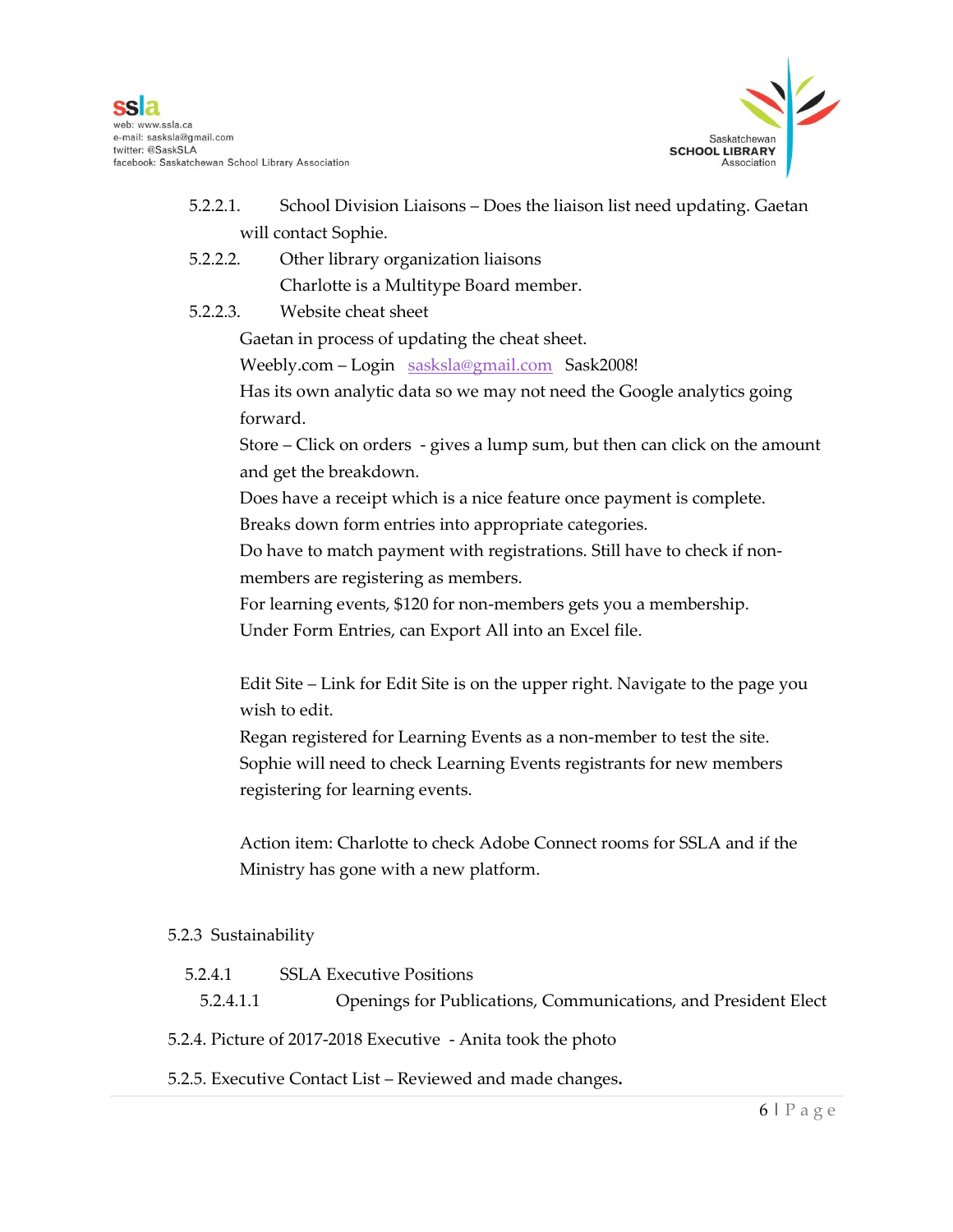



### **5.2.6. Appreciation**

Gaetan expressed appreciation for all the responses over the summer.

### **Adjournment:**

Meeting was adjourned at 3:27 by Gaetan. The next general meeting will be on October 14. Choose to connect in person or online.

Minutes submitted by: Charlotte Raine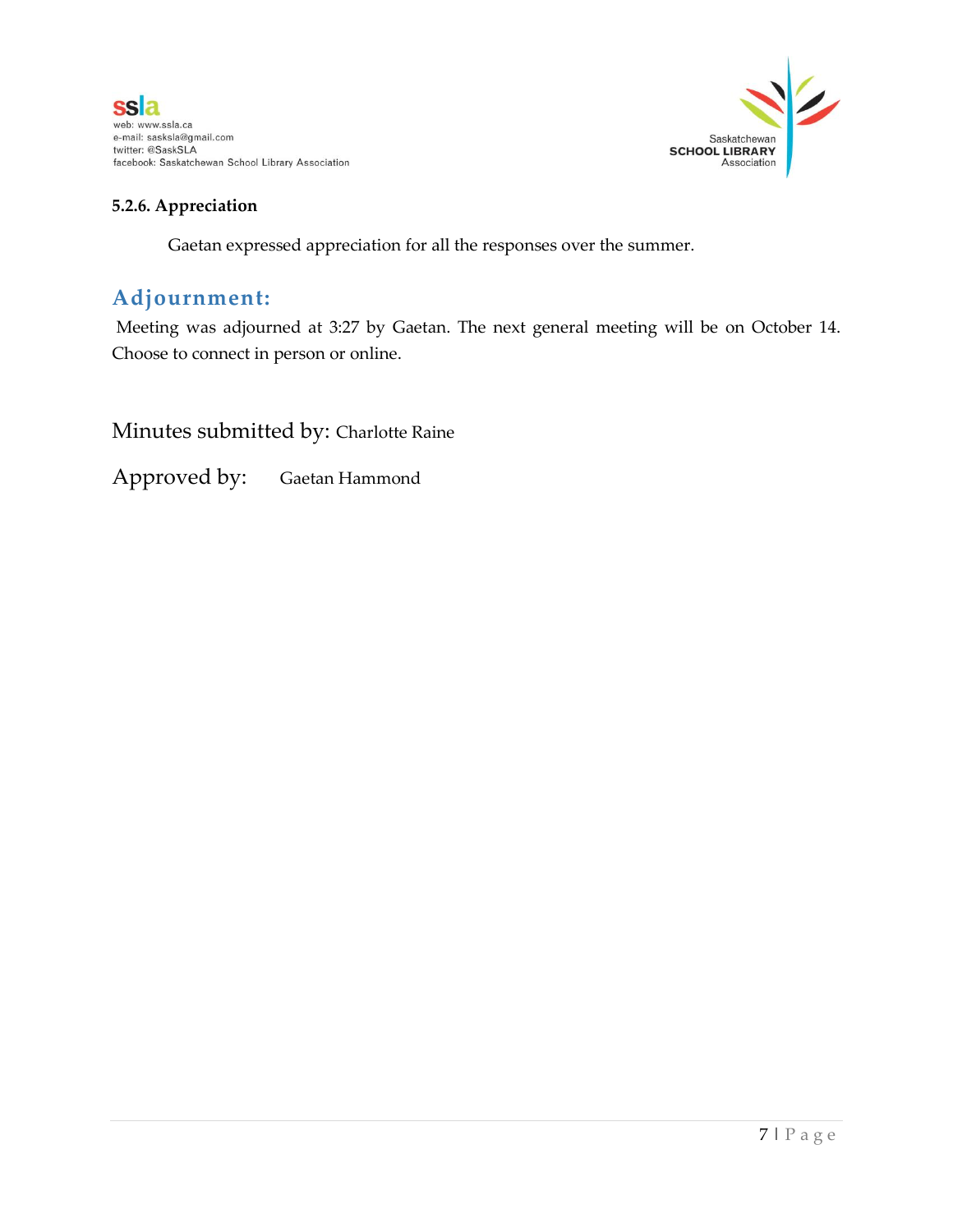

September 16, 2017

## **SSLA Executive Action List**

| <b>ACTION</b>                                                                                                                                                                                                                                 | <b>WHO</b>                                           | <b>COMMENTS</b>                                                                                                        |
|-----------------------------------------------------------------------------------------------------------------------------------------------------------------------------------------------------------------------------------------------|------------------------------------------------------|------------------------------------------------------------------------------------------------------------------------|
| Connect with possible speakers for Conference in<br>2018/2019 school year (in Regina?)                                                                                                                                                        | Regan                                                |                                                                                                                        |
| Price video production equipment items and submit<br>to Charlotte                                                                                                                                                                             | Charlotte                                            | Carlene to provide list of<br>required equipment;<br>executive will decide<br>whether to purchase,<br>rent, or borrow. |
| Check into new online meeting platform provided<br>by the Ministry and forward credentials for Adobe<br>Connect to Jamie.                                                                                                                     | Charlotte                                            |                                                                                                                        |
| Promote Learning Events. Gaétan to send poster to Sophie<br>to send out to membership this week.                                                                                                                                              | Gaétan and<br>Sophie                                 |                                                                                                                        |
| Meet with financial advisors at TCU: to transfer signing<br>authority; to investigate types of investments and saving<br>accounts available for our funds; to open savings accounts<br>for the Opportunity Reserve and the Operating Reserve. | Gaétan and<br>Carol                                  |                                                                                                                        |
| Check with contact to see if he/she would consider<br>completing the financial review of the books - \$82.50/hr                                                                                                                               | Regan                                                |                                                                                                                        |
| Negotiate a contract with Carlene for digital badging for<br>2017-2018.                                                                                                                                                                       | Carla                                                |                                                                                                                        |
| Submit to Charlotte your year-end report for the 2016-2017<br>year to be presented at our 2017 AGM                                                                                                                                            | Sophie,<br>Carla, Regan<br>Carol (after<br>financial |                                                                                                                        |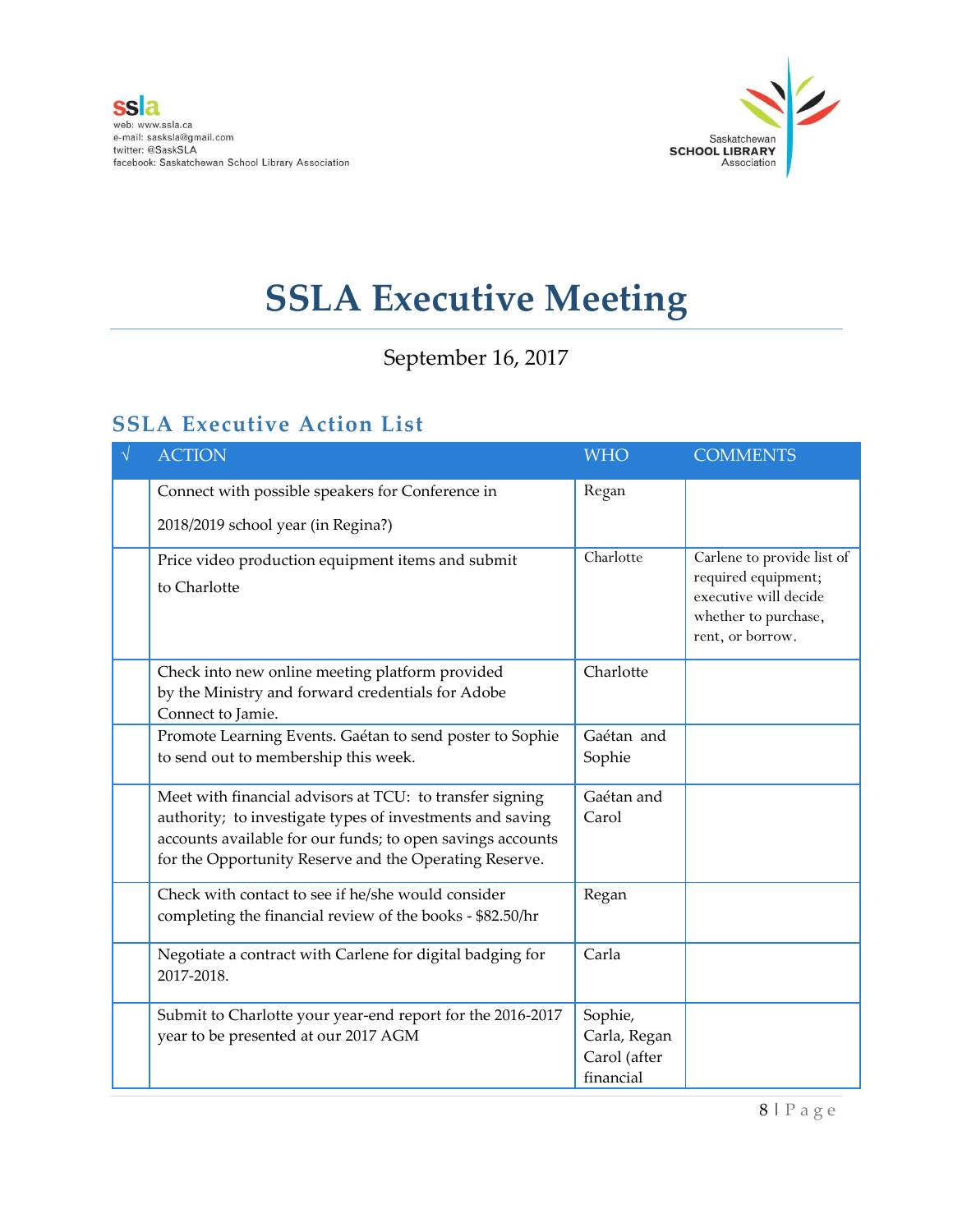



|                                                                                                             | review),<br>Megan?, |         |
|-------------------------------------------------------------------------------------------------------------|---------------------|---------|
| Update the budget with the suggested changes.                                                               | Gaétan              |         |
| Share digital badges on social media (additionally,<br>promote SSLA events, publications and<br>membership) | Executive           | Ongoing |
| Support new members and be cognizant of stresses and<br>challenges.                                         | Executive           | ONGOING |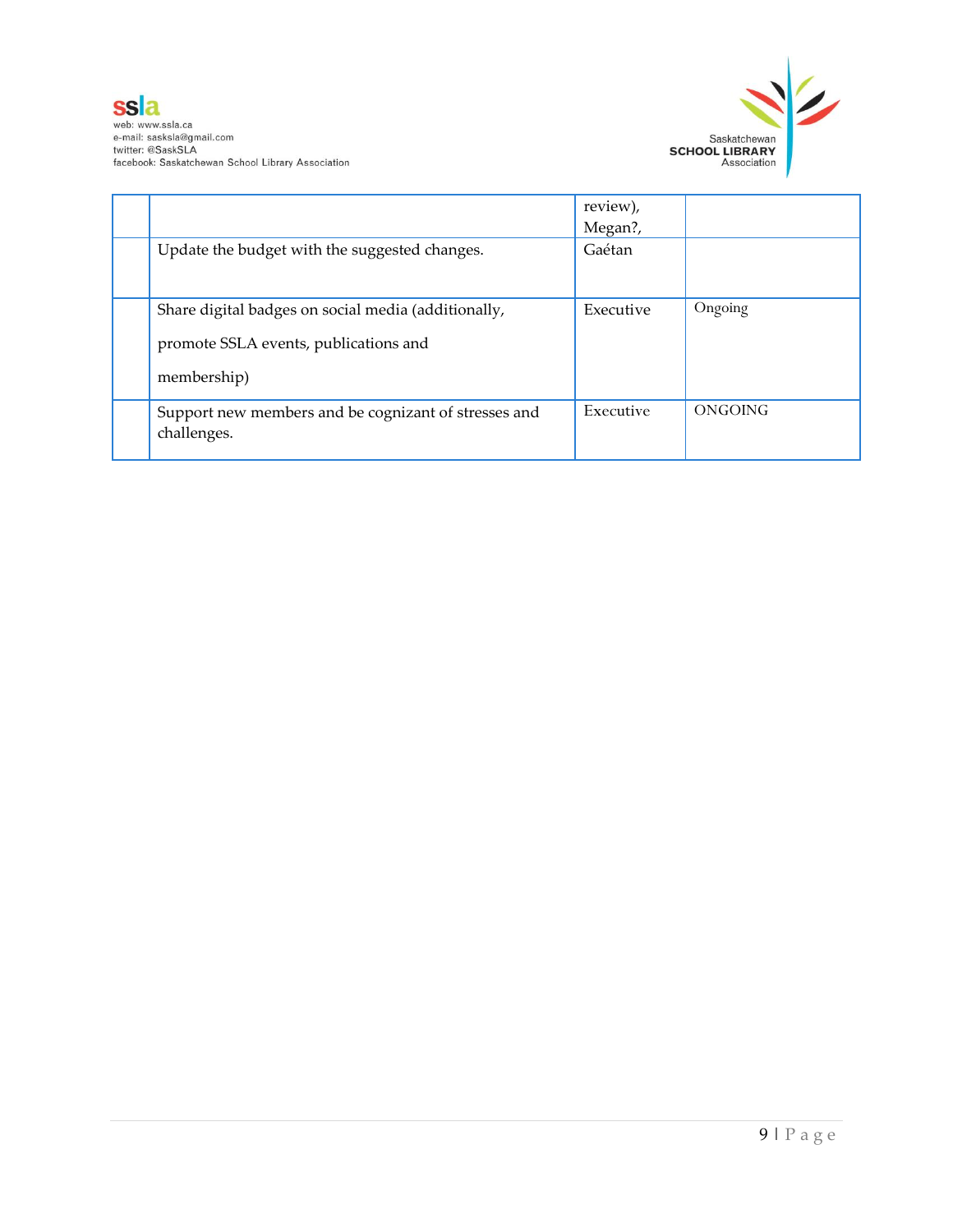

September 16, 2017

## **President's Report**

### **INFORMATION ITEMS**

- Successfully transferred the SSLA main website to Weebly
	- o Created a GoDaddy account so we could manage the ssla.ca domain
	- o Kept the hosting and management of the Digital Badges site with Stealth. Removing this from Stealth would mean attempting to rebuild the entire Digital Badging site on our own.
	- o Established the subdomain digitalbadges.ssla.ca to link to the digital badges server on Stealth
- Attended several meetings of the MDLP Steering Review Committee over the summer.
- Updated information on the new website, both behind the veil and on the public portion.
- Registered for TMC 5 Conference in Winnipeg.
- Acquired a copy of the financial statement for 2014-2015 and uploaded it behind the veil.
- Forwarded correspondence from the [sasksla@gmail.com](mailto:sasksla@gmail.com) account to appropriate Executive members
- Posted SSLA Learning Events on the STF Events Calendar
- Posted Learning Events poster on Facebook Page, Facebook Group and Twitter.
- Created Facebook Event for the Jennifer Serravallo Event on Facebook page. Shared the event with the SSLA Facebook Group, the MSLA facebook page, and the CSL Facebook Group.
- Shared Learning Events poster and registration link with school library associations across Canada
- Contacted TCU about transferring signing authority
- Uploaded executive meeting minutes and AGM minutes behind the veil
- Collected reports and prepared agenda for September meeting
- Collected news items from our liaisons
- Wrote an article for The Medium.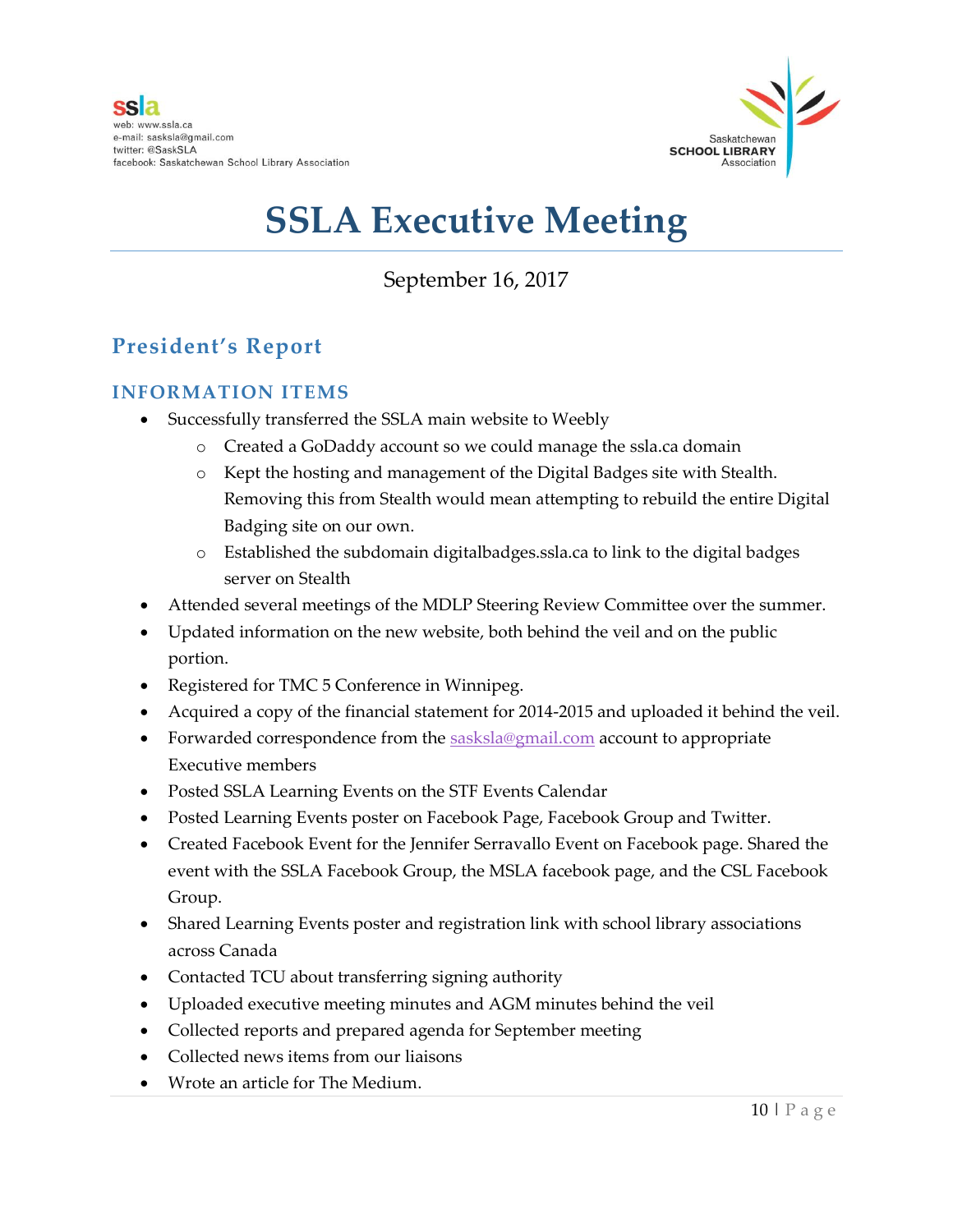



 Contacted Terry Pon of Thom Collegiate in Regina about writing an article for the Medium on ISTE Standards. He is interested in doing this for us.

### **ACTION ITEMS**

- 1. Try and attend SLA Teleconference in September.
- 2. Continued work on SSLA Website

3. Monitor registrations for membership and Learning Events as they come into the new website.

4. Contact other STF Summer Course presenters about writing Medium articles.

### **Report submitted by:** Gaetan Hammond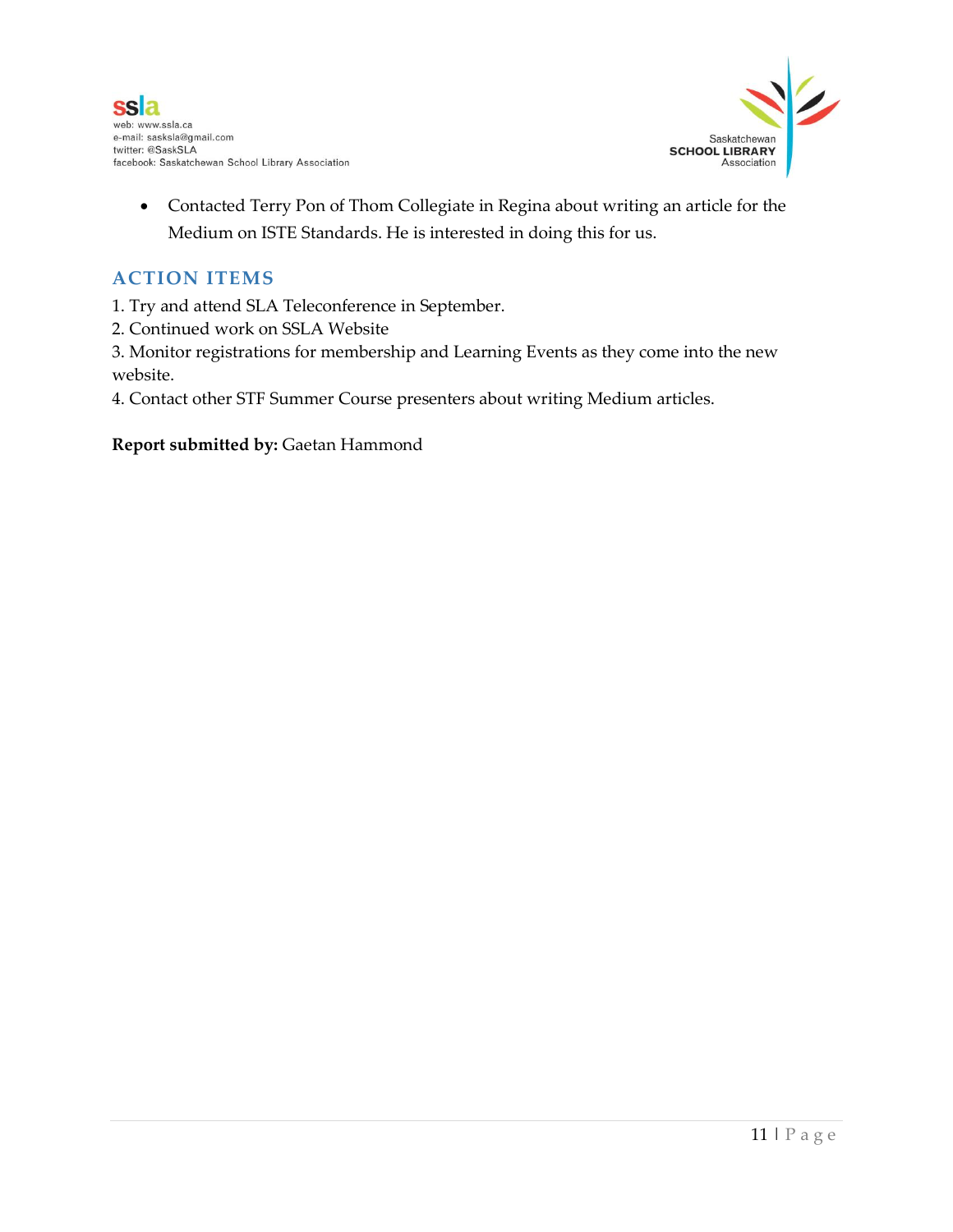

## September 16, 2017

| http://ssla.ca/<br><b>Analytics Overview</b>    |                 |                                  |                         | Aug 1, 2017 - Aug 31, 2017             |                |
|-------------------------------------------------|-----------------|----------------------------------|-------------------------|----------------------------------------|----------------|
| All Users<br>100.00% Sessions                   |                 |                                  |                         |                                        |                |
| Visits by Source / Medium                       |                 | Visits by Browser                |                         | Visits by Country / Territory          |                |
| Source / Medium                                 | <b>Sessions</b> | Browser                          | Sessions                | Country                                | Sessions       |
| google / organic                                | 77              | Chrome                           | 91                      | Canada                                 | 96             |
| (direct) / (none)                               | 46              | Safari                           | 18                      | <b>United States</b>                   | 18             |
| bing / organic                                  | 10              | Firefox                          | 15                      | Australia                              | 6              |
| Ilsop.canadianschoollibrari<br>es.ca / referral | $\bar{2}$       | Internet Explorer                | 9                       | India                                  | 6              |
| saskartsboard.ca / referral                     | $\overline{2}$  | Edge                             | $\overline{\mathbf{3}}$ | Philippines                            | 3              |
| digitalcitizenship2to5.blogs                    |                 | Safari (in-app)                  | $\overline{2}$          | Namibia                                | $\overline{2}$ |
| pot.com / referral                              | 1               | Android Browser                  | 1                       | Singapore                              | $\overline{2}$ |
| peacelibrarysystem.ab.ca /<br>referral          | 1               | Android Webview                  | 1                       | Greece                                 | 1              |
| pinterest.com / referral                        | 1               | BlackBerry                       | 1                       | Hong Kong                              | 1              |
| tvdsb.ca / referral                             | 1               | Opera Mini                       | 1                       | Indonesia                              | 1              |
| yahoo / organic                                 | 1               |                                  |                         |                                        |                |
|                                                 |                 | Visits                           |                         | Pages / Visit                          |                |
|                                                 |                 | 142                              |                         | 2.37                                   |                |
| Visits by Keyword                               |                 | % of Total: 100.00% (142)        | ww                      | Avg for View: 2.37 (0.00%)             | huded          |
| Keyword                                         | <b>Sessions</b> |                                  |                         |                                        |                |
| (not provided)                                  | 79              | Pageviews                        |                         | <b>Bounce Rate</b>                     |                |
| (not set)                                       | 54              | 337                              |                         | 69.01%                                 | W              |
| ssla inquiry                                    | 6               | % of Total: 100.00% (337)        | rapillon                | Avg for View: 69.01% (0.00%)           |                |
| inquiry plan template                           | $\mathbf{1}$    |                                  |                         |                                        |                |
| kerri nakoneshny, saskatoo<br>n                 | $\mathbf{1}$    | Unique Visitors                  |                         | % New Visits                           |                |
| what is student generated<br>questions          | $\mathbf{1}$    | 106<br>% of Total: 100.00% (106) | m                       | 68.31%<br>Avg for View: 68.31% (0.00%) | <b>MAM</b>     |
|                                                 |                 | Avg. Visit Duration              |                         |                                        |                |
|                                                 |                 | 00:02:29                         |                         |                                        |                |
|                                                 |                 | Avg for View: 00:02:29 (0.00%)   | <b><i>Rema</i></b>      |                                        |                |

@ 2017 Google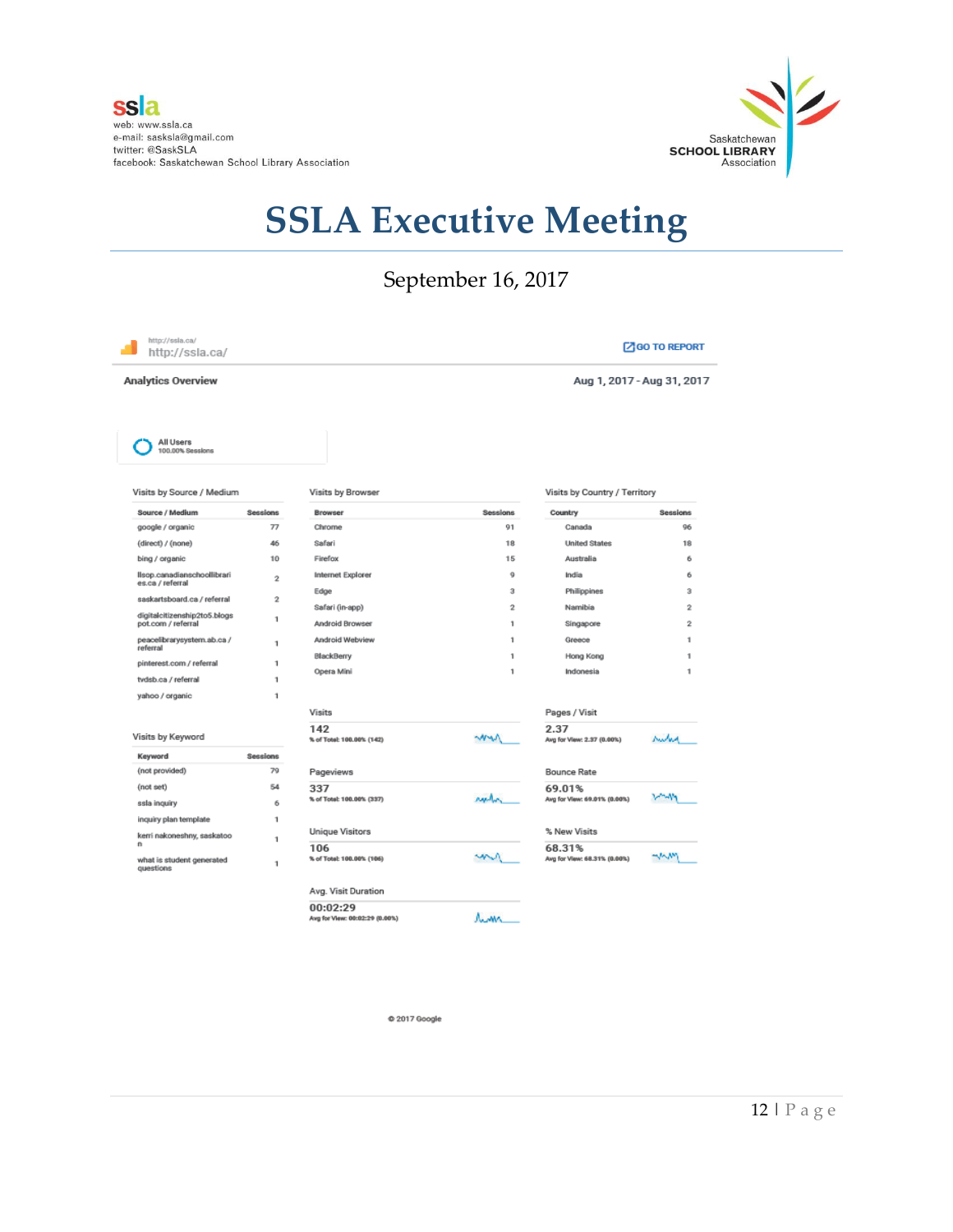

### **September 16, 2017**

### **Past President's Report**

### **Information Items**

- Updated the Executive Handbook
- Finalized year end documents and posted behind veil/sent to Gaétan
- Attended a Google hangout meeting as the Saskatchewan rep for the Kids' Guide to Canada
- Completed and submitted Access Copyright Repetoire Claim form
- Met with incoming president, treasurer and secretary to finalize 2016-2017 and plan for 2017-2018
- Submitted Reserve Fund Policy to Scott Burant for review

### **Action Items**

- 1. Discuss with executive the revisions to the Reserve Fund policy suggested by Scott Burant at STF.
- 2. Change contact information with Access Copyright.
- 3. Inquire about the scope for the Legacy project.
- 4. Inform executive about the Kids' Guide to Canada project and determine if there is a role for SSLA or how I should proceed

Report submitted by: Charlotte Raine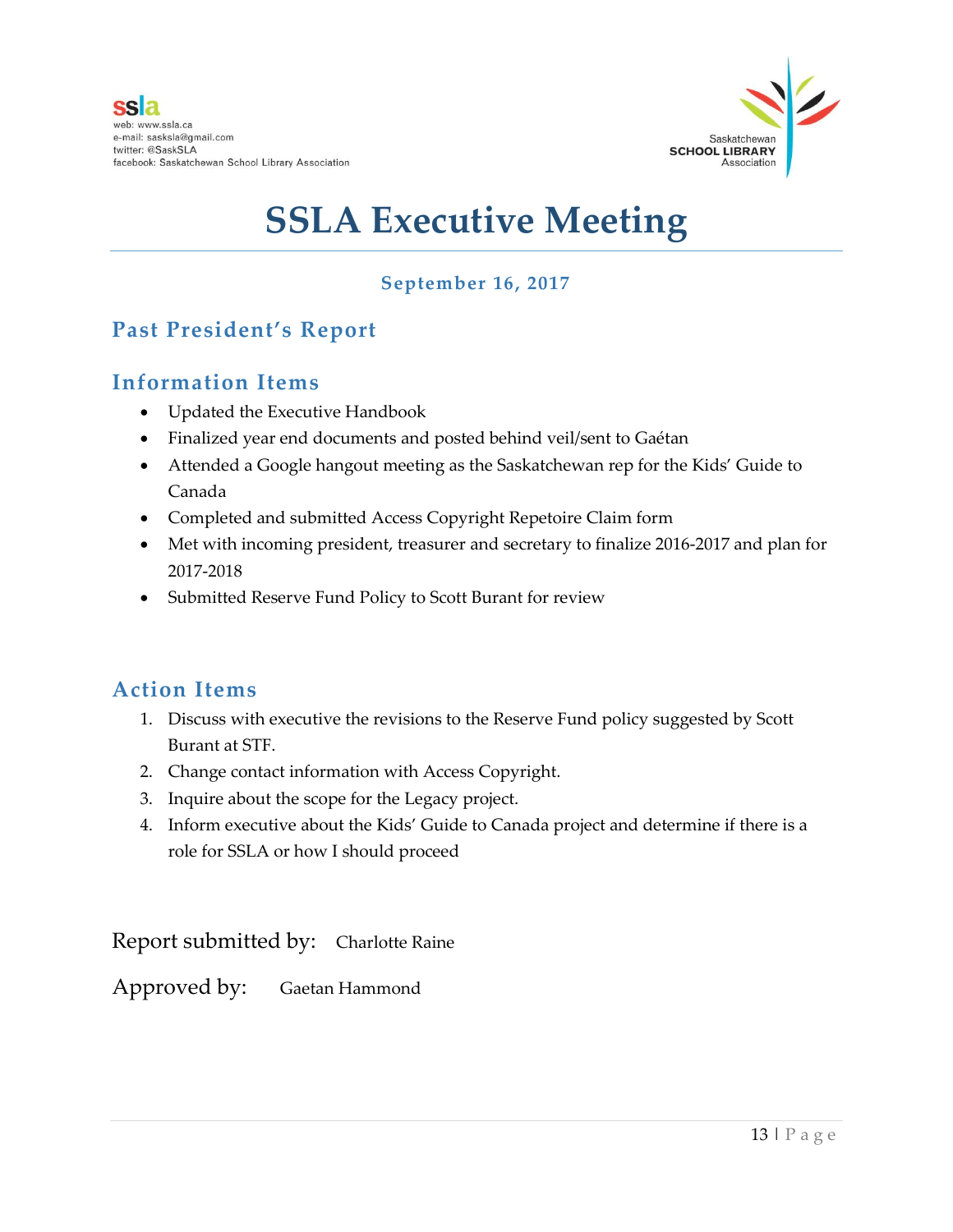

September 16, 2017

## **Treasurer's Report**

### **Information Items**

- 1. Financial Statement Attached
- 2. Chequing account balance \$33 981.72
- 3. Term Deposit balance \$12 285.29

### **Action Items**

- 1. Term deposit will expire in December. Do we want to renew at current terms?
- 2. I need suggestions for someone to help with the Financial Review. How much are we willing to spend?

Report submitted by: Carol Preece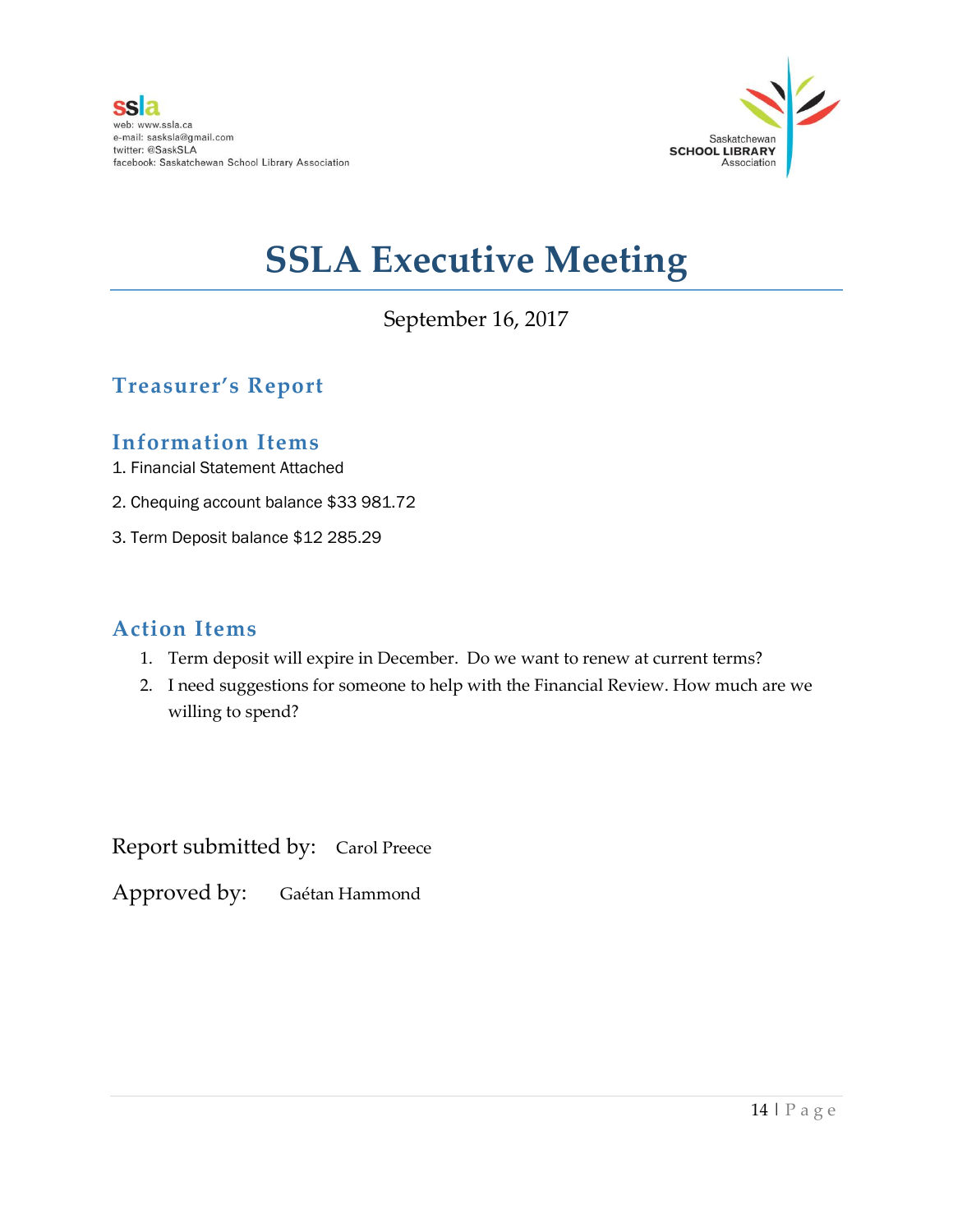

September 16, 2017

## **SSLA Financial Report – Banking Summary**

## **Saskatchewan School Library Association Profit and Loss**

**July 1 - September 9, 2017**

|                                  | <b>Total</b>   |
|----------------------------------|----------------|
| <b>Income</b>                    |                |
| <b>Digital Badging Income</b>    | 110.00         |
| <b>Interest</b>                  | 2.89           |
| <b>Special Project Grant</b>     | 4,375.00       |
| <b>Total Income</b>              | \$<br>4,487.89 |
| <b>Gross Profit</b>              | \$<br>4,487.89 |
| <b>Expenses</b>                  |                |
| <b>Bank charges</b>              | 3.79           |
| <b>Financial Record Keeping</b>  | 42.18          |
| <b>Wufoo Online Survey Maker</b> | 40.45          |
| <b>Total Expenses</b>            | \$<br>86.42    |
| Profit                           | \$<br>4,401.47 |

Saturday, Sep 09, 2017 11:44:11 AM GMT-7 - Accrual Basis

submitted by: Carol Preece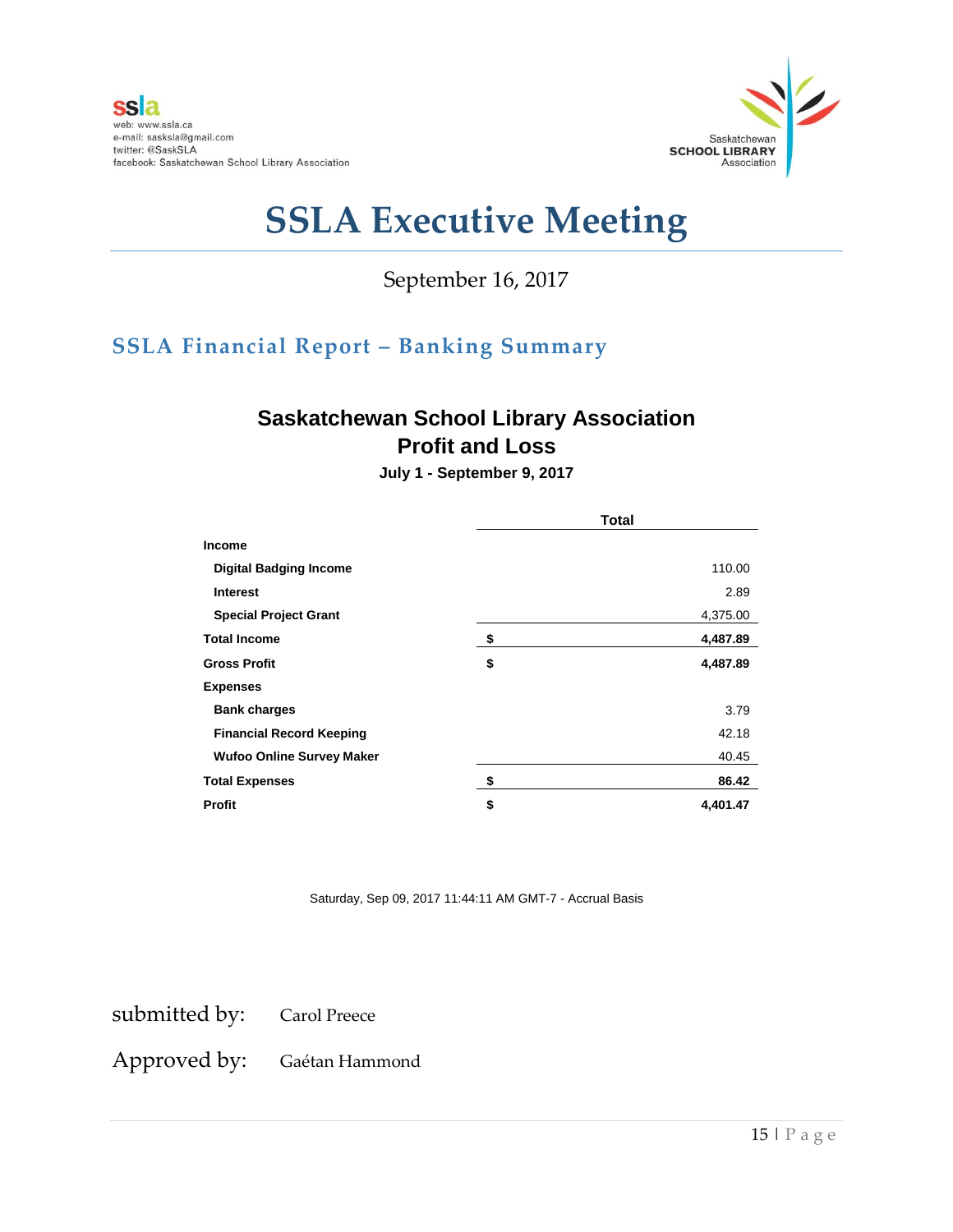

September 16, 2017

## **Professional Learning Councillors' Report**

## **Information Items**

At this time, there is no conference scheduled for the 2017-2018 school year.

## **Action Items**

- Try again to contact the Saskatchewan Reading Council to discuss the possibility of conference partnership.

- Investigate possible speakers and venues for 2019.

Report submitted by: Regan Williams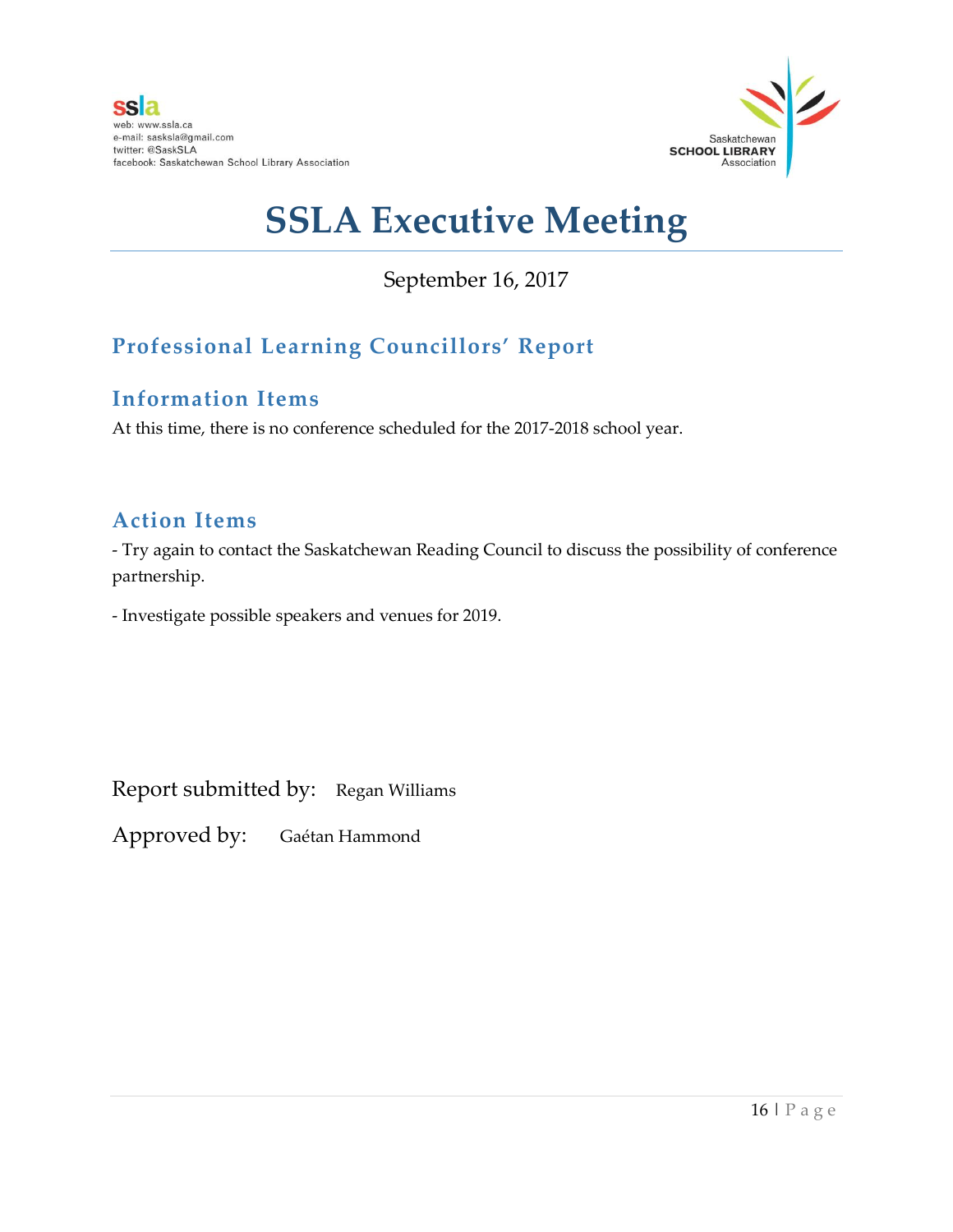

September 16, 2017

## **Professional Learning Councillors' Report**

### Information Items

The three learning events are booked:

- Jennifer Serravallo October 11
- Angela Stockman November 7<sup>th</sup>
- Jennifer LaGarde January 23rd

### Action Items

- Promotion of the learning events: send emails, tweet (#saskedchat, #edchat, other hashtags?), FB page advertising, talking to principals – promoting the school registrations
- Contact Jennifer Serravallo about 10 days prior to the event to arrange how she wants to present and to get the media that needs to be uploaded if necessary
- Send login information to registrants
- Confirm with Megan how her and I will be hosting this event division of labour
- Keep up to date with registrations and follow-up with payments

Report submitted by: Jamie Forrest Approved by:Gaétan Hammond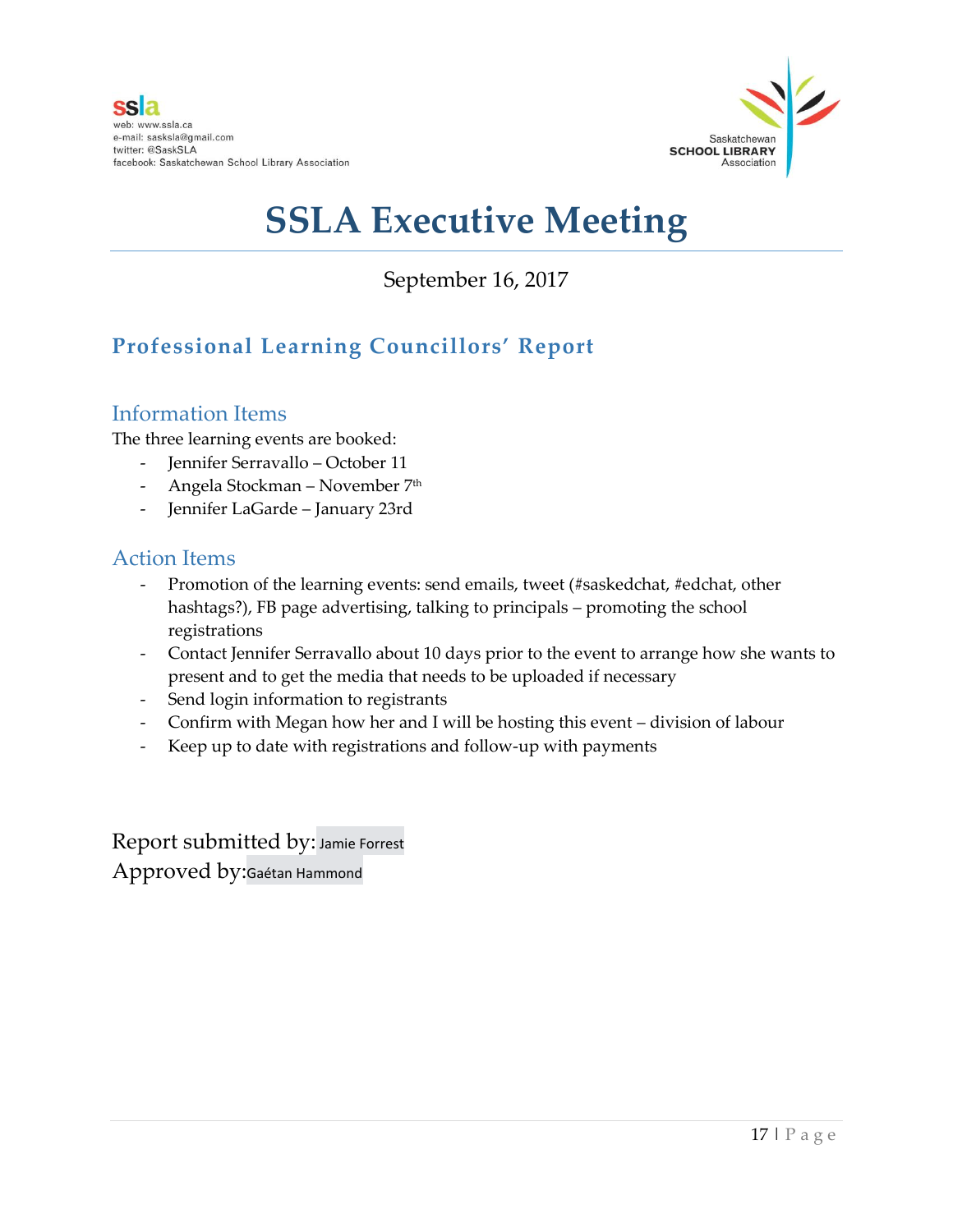

September 16, 2017

## **Communications Councillors' Report**

### Information Items

- Thank you to Gaetan for his continued work on the Facebook page.
- The usernames and passwords document for our social media accounts are "behind the veil" of the new site thanks to Gaetan.

### Action Items

- Determine responsibilities for SSLA social media and communication.
	- o Possible schedule?
	- o Email checked weekly by: Communications? President?

Report submitted by: Regan Williams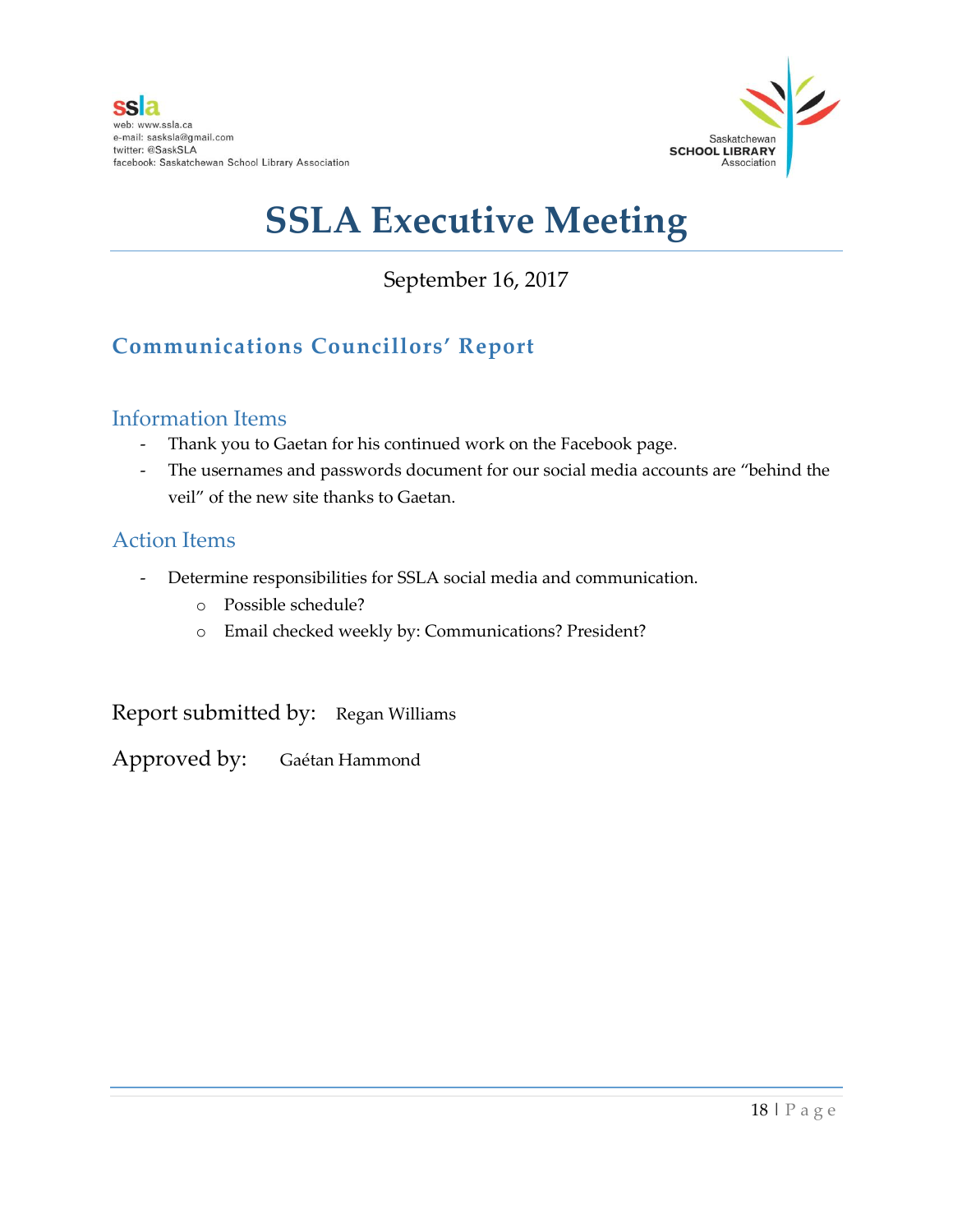

September 16, 2017

## **Special Projects Councillor's Report**

### **Information Items**

Welcome back email sent to all former registrants Review Carlene Walter's Proposed contract Reviewed and Analyzed Project Survey responses Contacted personnel for Project committee

## **Action Items**

Meet with Carlene Walter and finalize contract

Meet with Committee and move forward with collection of resources

Report submitted by: Carla Katerynych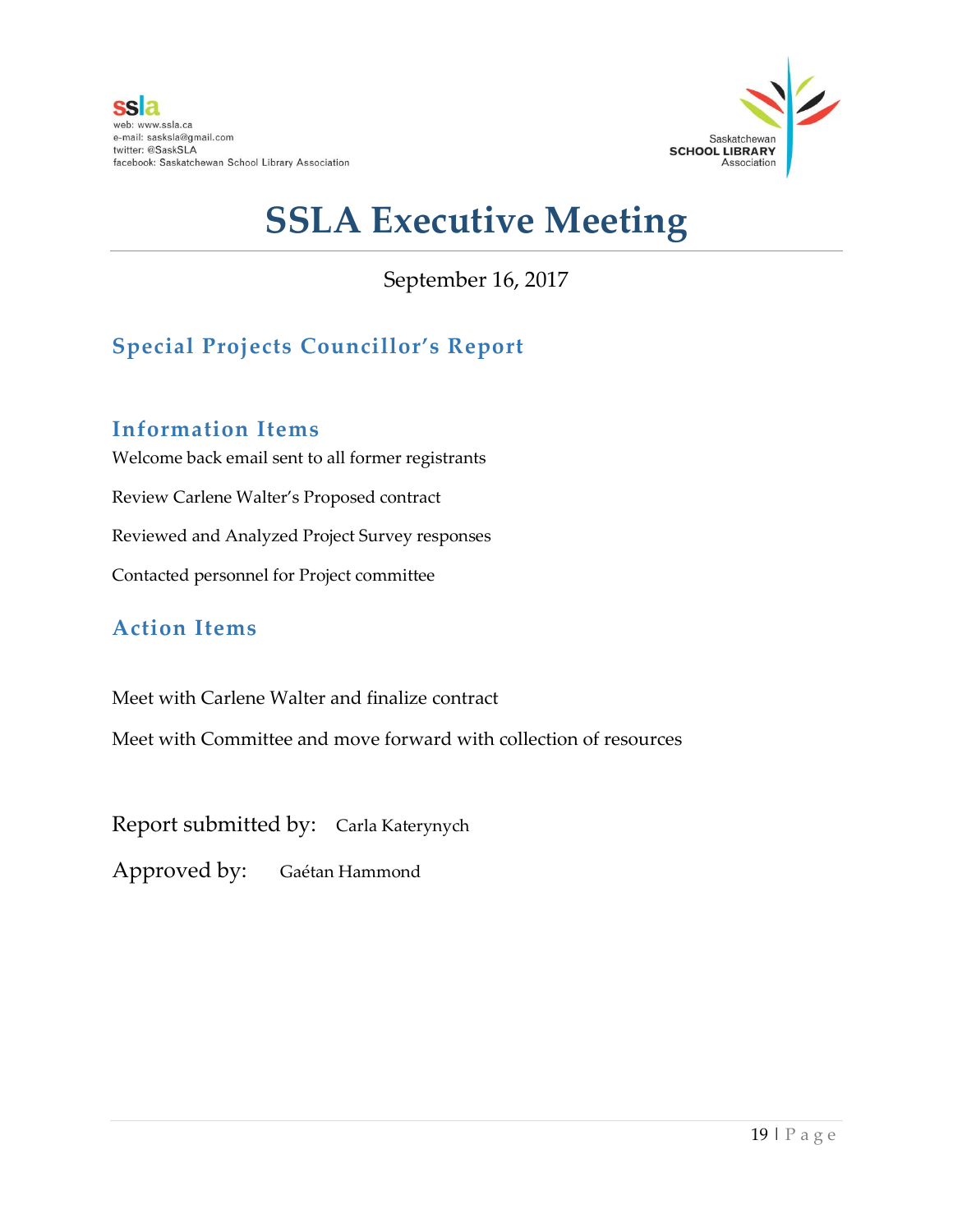

September 16, 2017

## **Secretary/Archivist Councillor's Report**

### Information Items

- New membership form exports into a spreadsheet. The current membership spreadsheet is currently in the process of being renewed to "match" this spreadsheet for ease of information.
- All 2016-2017 meeting minutes are behind the veil.
- 2016-2017 documents sent to Archives Canada and Sask Archives as per constitution.

### Action Items

- Membership reminders to be sent.
	- o Possibility of a membership drive?

Report submitted by: Sophie Long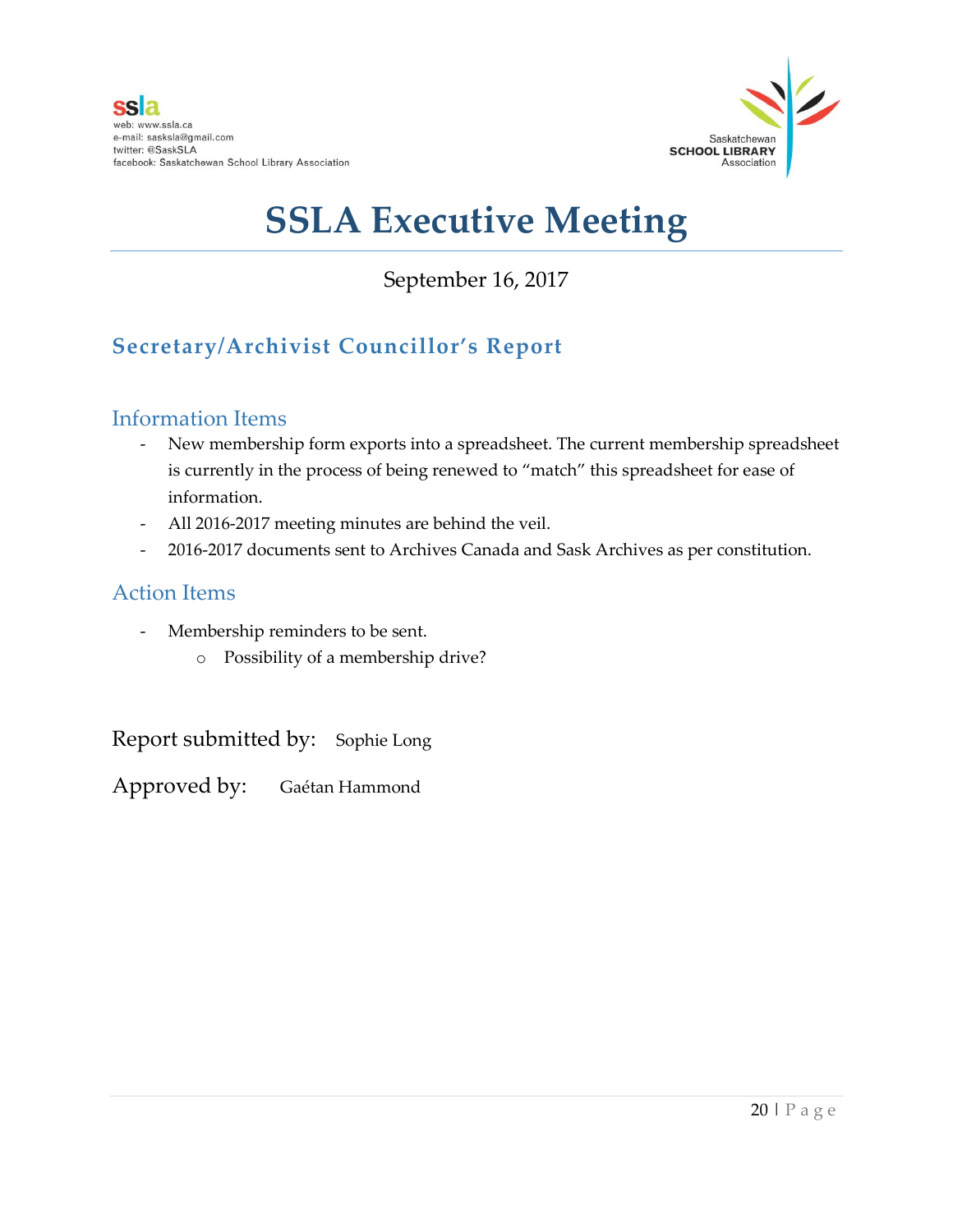

September 16, 2017

### **New Business**

### **CORRESPONDENCE**

**5.1.1.** SLA Library Fall Forum Invitation Hello everyone,

My thanks to those who completed the doodle poll for another multisector meeting of all Sask. library associations and related stakeholders. Unfortunately there was a response rate of under 50% so there will be no teleconference. SLA is still greatly interested in engaging with all of you. I have decided to post some questions from the agenda in this message for email discussion. If you feel inclined then please answer them and send to me by Monday, Sept. 25. I will send a summary to everyone. I appreciate your time and consideration.

============================================================== 1. Is there traction to coordinate advocacy efforts and share information for future Sask. Library Week (SLW) opportunities? SLW is held annually in the third week of October and the 2017 theme is Libraries Matter [https://saskla.ca/programs/slw.](https://saskla.ca/programs/slw) Partnering examples are branding SLA's poster with association logos and sharing SLW activities from libraries that won SLA grants.

2. Is there traction to coordinate advocacy efforts and share information for future Freedom to Read Week FTRW) opportunities [http://www.freedomtoread.ca](http://www.freedomtoread.ca/) and [https://saskla.ca/freedom-to-read-week?](https://saskla.ca/freedom-to-read-week) The invitation to partner with SLA on FTRW is similar to SLW efforts.

3. Briefly state what advocacy work your organization did during the Spring 2017 public libraries budget cuts crisis? Was it effective? In anticipation of the next budget being tabled in March 2018, would your organization be interested in coordinating advocacy efforts (e.g. messaging, fact sheets, etc.)

4. Are there questions/comments you would like to ask from either the March 2017 SLA Forum Final Report or on any topic that may impact Saskatchewan's library associations?